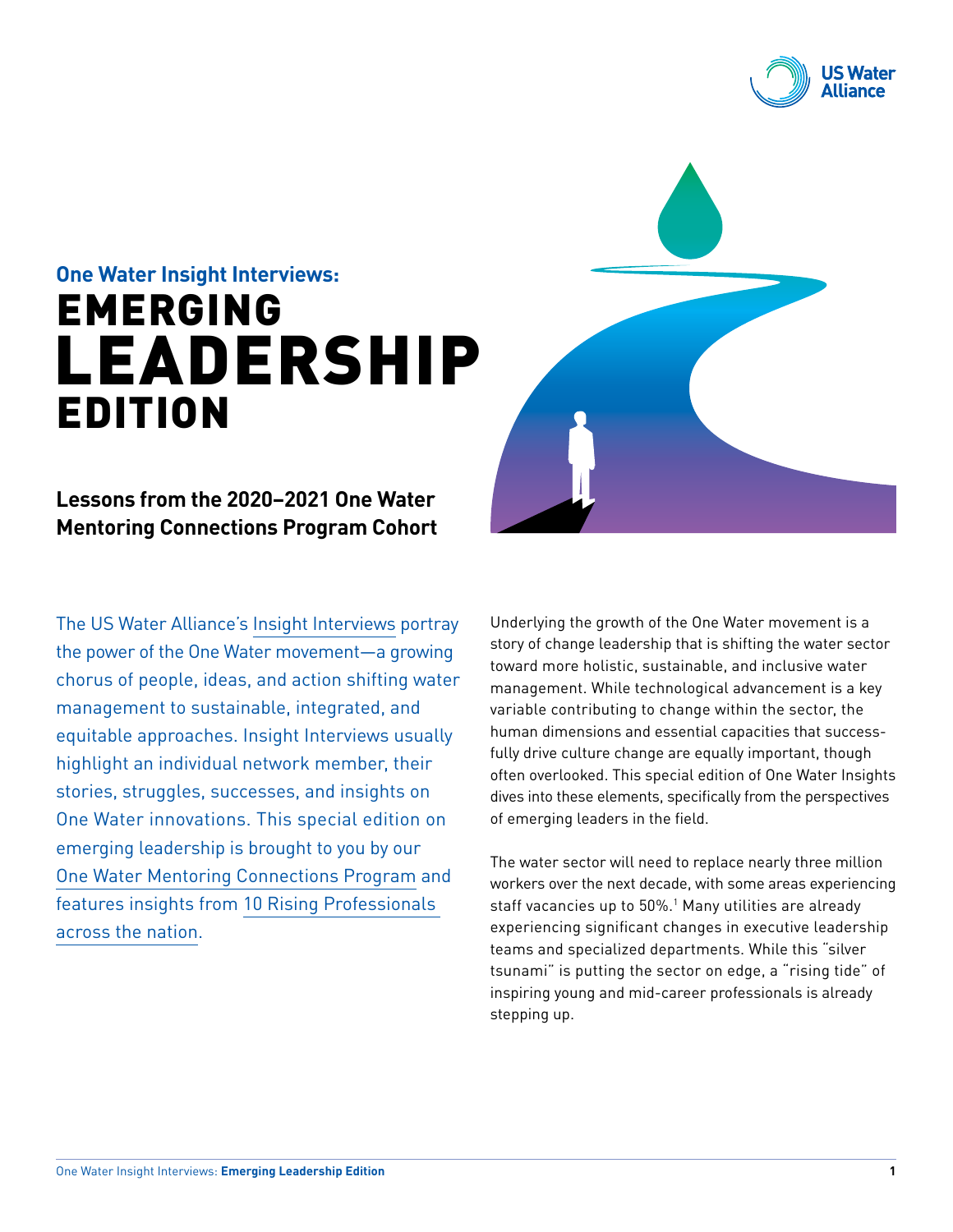The US Water Alliance believes that everyone can and must be a One Water leader. Leadership is not a position on an organizational chart. It is a practice that is grown and exercised.<sup>2</sup> Regardless of position, title, organization, or sector, everyone has a role to play in the transformation to One Water.

The sector can help emerging leaders develop the essential capacities—the knowledge, skills, and attitudes—to drive One Water change, strengthening the rising tide, and securing a One Water future.

To better understand the capacities that enable One Water leaders to drive organizational and sector-wide change, the US Water Alliance conducted in-depth interviews with 10 utility executives known as transformative leaders in the water sector. While this research focused on leaders in the utility space, the six leadership capacities distilled from these interviews can be applied across the sector. These capacities, as well as strategies to embody them, are detailed in the Alliance's *[Six Essential Capacities](http://uswateralliance.org/sites/uswateralliance.org/files/publications/uswa_leadership_report_FINAL_0.pdf)* report.



# **Mentoring Connections for One Water Leadership**

In 2020, the US Water Alliance launched an inaugural Mentoring Connections Program to advance the development of these leadership capacities in emerging leaders, referred to as Rising Professionals in the program. The program matches water leaders in high-level positions such as CEOs and general managers, referred to as "Changemakers," with Rising Professionals early on in their One Water leadership development. Through focused one-on-one mentoring relationships, pairs work together to prioritize areas for leadership growth and then develop strategies to strengthen their capacities to affect change.

The 2020/2021 [Rising Professionals cohort](http://uswateralliance.org/one-water/meet-fall-2020-rising-professionals-cohort) included 10 participants from diverse professional backgrounds, all holding different visions for their future roles in the One Water movement. Rising Professionals came from various roles within utilities, environmental organizations, and private companies across the water sector. One common motivation, however, was to learn how exceptional leaders meet and overcome the current challenges in the sector. The One Water movement is reaching for goals the sector has yet to achieve, so learning in real time about generating innovations, approaches, and solutions is key for the next generation of water leaders. Rising Professionals were further motivated to join the program with opportunities to expand their network and gain exposure to new ways of thinking.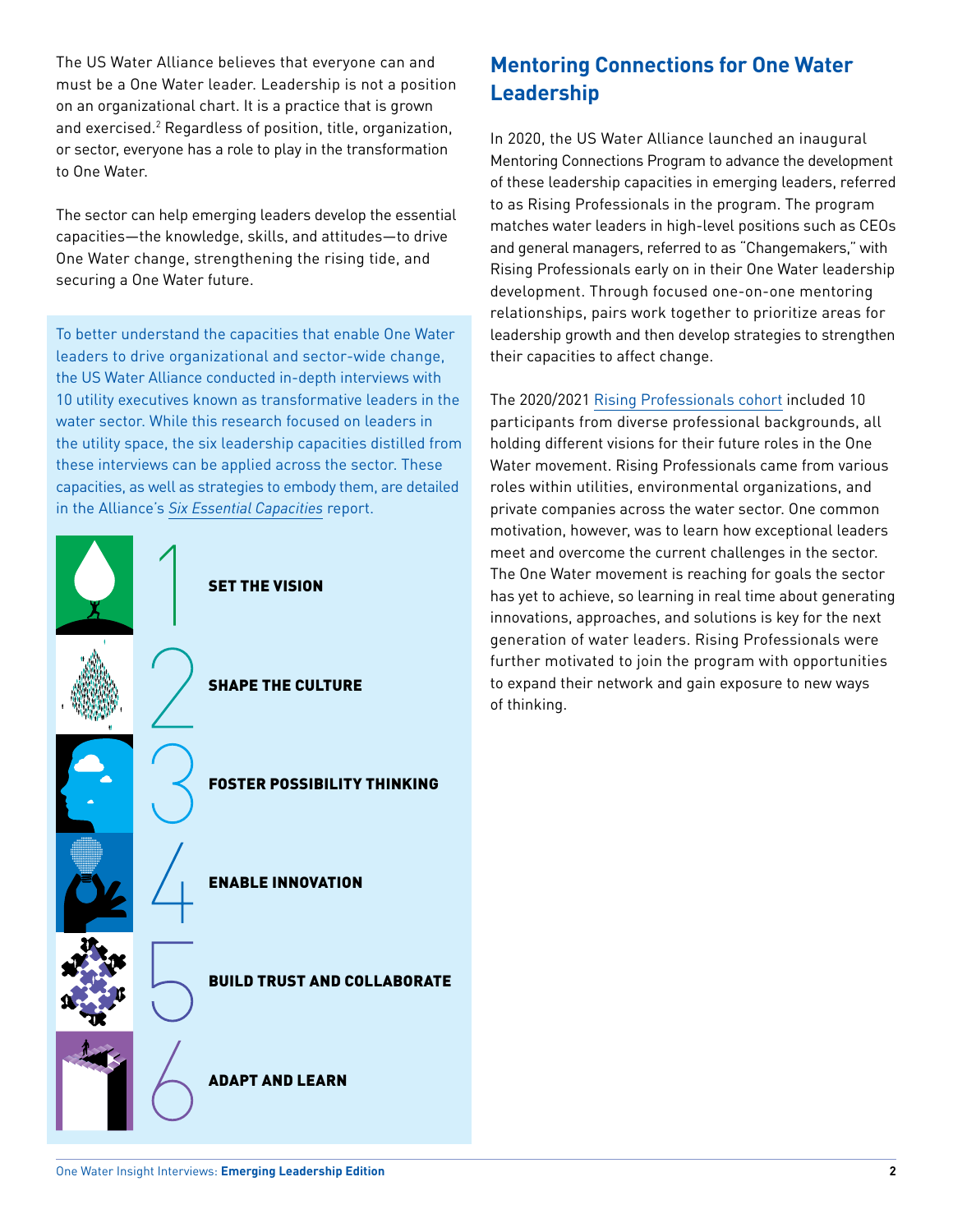# **Leadership Insights from Rising Professionals**

Throughout the Mentoring Connections Program experience, Rising Professionals gained valuable insights about seasoned leadership strategies and how emerging leaders like themselves are approaching One Water leadership differently than those that came before them. Their insights tell the story of where the sector is headed, and what support this generation needs to meet our current and future water challenges.

#### **1. Equity is central to the One Water movement.**

The inaugural Rising Professionals cohort quickly bonded over a pursuit to ground their work in equity. Conversations about diversity, racial equity, inclusion, and water justice empowered their One Water visions and built confidence to continue these important conversations within their own organizations, knowing that they had support from peers and counterparts in other cities and organizations. This connects back to the One Water leadership capacity to "Set the Vision," committing to One Water transformation by repositioning as an anchor institution and environmental steward, inspiring and including others along the way. The Rising Professionals did not just see equity as a vision for themselves or their individual organizations, but as a shared necessity for the future of One Water across the nation.

Water equity is at the forefront of the One Water conversation, and many of the sector's leaders have had to move into executive positions in order to advance this issue effectively. Yet, Rising Professionals and their peers across the nation are working to center equity as non-negotiable throughout their One Water work. They are seeking to embed this vision from the onset of their careers, pushing internally and externally for equitable processes and solutions.

## **2. Embracing failure advances individual leadership and sector growth.**

We all know that failure provides learning opportunities. Yet, stories of failure are not the ones told at conferences, read about in reports, or celebrated in sector prizes. "Taking measured risks as part of the innovation process" is a key aspect of enabling innovation.2 Successful leaders design work structures that nurture innovation, including room for risks, failures, and adjustments.

Despite Rising Professionals' discomfort with the idea of failure while advancing their careers, one-on-one conversations with Changemakers reaffirmed the importance of embracing failure as a part of the learning process. Sometimes leaders fail *forward;* other times they do not. Progress comes from taking measured risks and exploring opportunities without the promise of a successful outcome.

Experimentation is valuable, and with every failure we gain new knowledge. By providing a safe space to identify and improve on their weaknesses in real time with their mentoring pairs, Rising Professionals were better able to discuss and reflect on their experiments and failures. This can be difficult to do in relationships with established professionals within the same organization. The cohort found it easier to open up about their shortfalls with an external mentor.

**Rising Professionals and their peers across the nation are working to center equity as nonnegotiable throughout their One Water work.**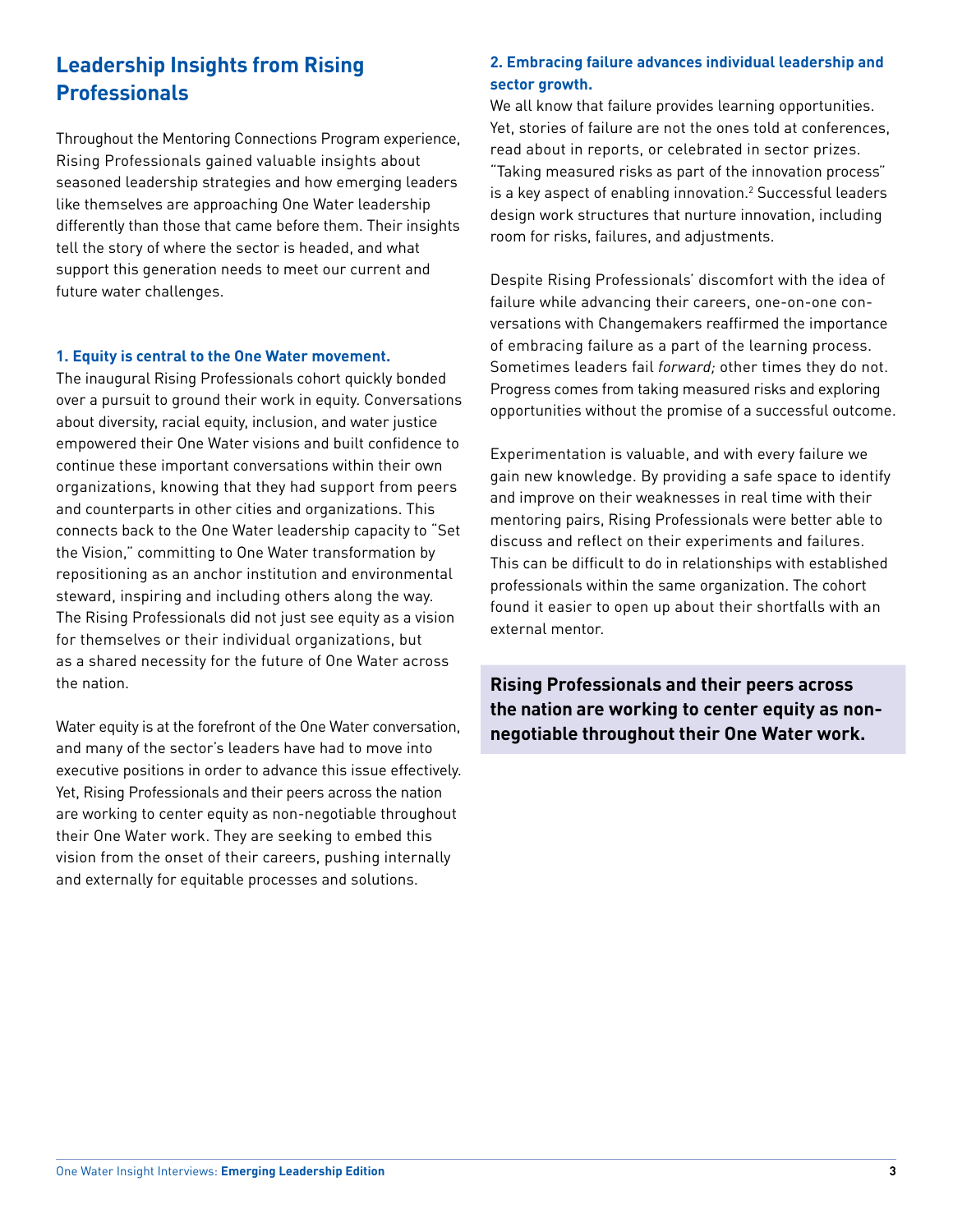#### **3. One Water is a movement. Leadership is a continuum.**

Leadership is a choice, or rather a continuum of choices that require regular practice. Rising Professionals were able to actively participate in this learning process together and with their Changemakers. Karen Nenahlo with The Freshwater Trust expressed one of her key takeaways from the Mentoring Connections Program was that "leadership is a continuous process of personal and professional growth." The importance of combating the notion of leadership as "all-knowing" emerged as a common theme in the cohort's work. Kristi Goble of Metropolitan Council Environmental Services shared that before connecting with her Changemaker, "no one had ever reassured me that I don't have to know everything, do everything, and be everything."

Women and people of color in all sectors are often held to higher standards in terms of expertise and skillsets. Understanding one's gaps in knowledge and skillsets is important. True leaders self-reflect, learn, and adapt one of the six essential leadership capacities. Equally important is surrounding oneself with a team that holds complementary expertise, allowing for successful One Water collaborations.

Interestingly, Changemakers also reported leadership growth within themselves during the program. Many found their one-on-one sessions with Rising Professionals to be a learning opportunity, shaping how they understood and valued One Water approaches, as well as strategies for working with the upcoming generation. These mutually beneficial relationships are a reminder for the sector that even established One Water leaders have room for learning and growth.

The 10 Rising Professionals also fostered important learning opportunities amongst themselves. While the Mentoring Connections Program centered around one-on-one relationships between the Changemakers and Rising Professionals, what quickly emerged was the importance of peer-to-peer learning among the cohort. Peer exchanges provided space to share and receive thoughtful feedback from their peers on engaging effectively with the Changemakers, as well as advancing One Water solutions from lower levels of authority within their organizations.

#### **4. Sustaining a support network is critical to grow the One Water movement and its leaders.**

"One Water cannot be achieved alone. Networks such as the Mentoring Connections Program are crucial to bringing together One Water leaders to support one another and grow their leadership capacities. Rising Professionals in the cohort viewed this network as a safe space to freely ask questions and openly talk about their challenges with trusted peers."

The Mentoring Connections Program sparked a network for many that is typically established later in careers. "Early opportunities to build support are imperative for strengthening the kind of peer relationships we need throughout our careers in order to achieve long-term One Water goals," remarked Anjali Gupta of DC Water. For the cohort, the "Build Trust and Collaborate" leadership capacity expanded beyond a utility-community relationship focus to also embrace authentic relationships with their counterparts throughout the nation. The cohort stressed peer networks as a critical avenue to create channels for honest conversations and to co-develop solutions through continuous relationship building. Such networks are helping to cultivate One Water leaders, while also developing and spreading a shared vision for the sector at large.

**"I have a newfound understanding of the importance of surrounding myself with people that encourage and motivate me. We can inspire each other to do our best and hold each other accountable."**

**—Holly Rubble,** City of Cedar Rapids, IA; Rising Professional cohort 2020/2021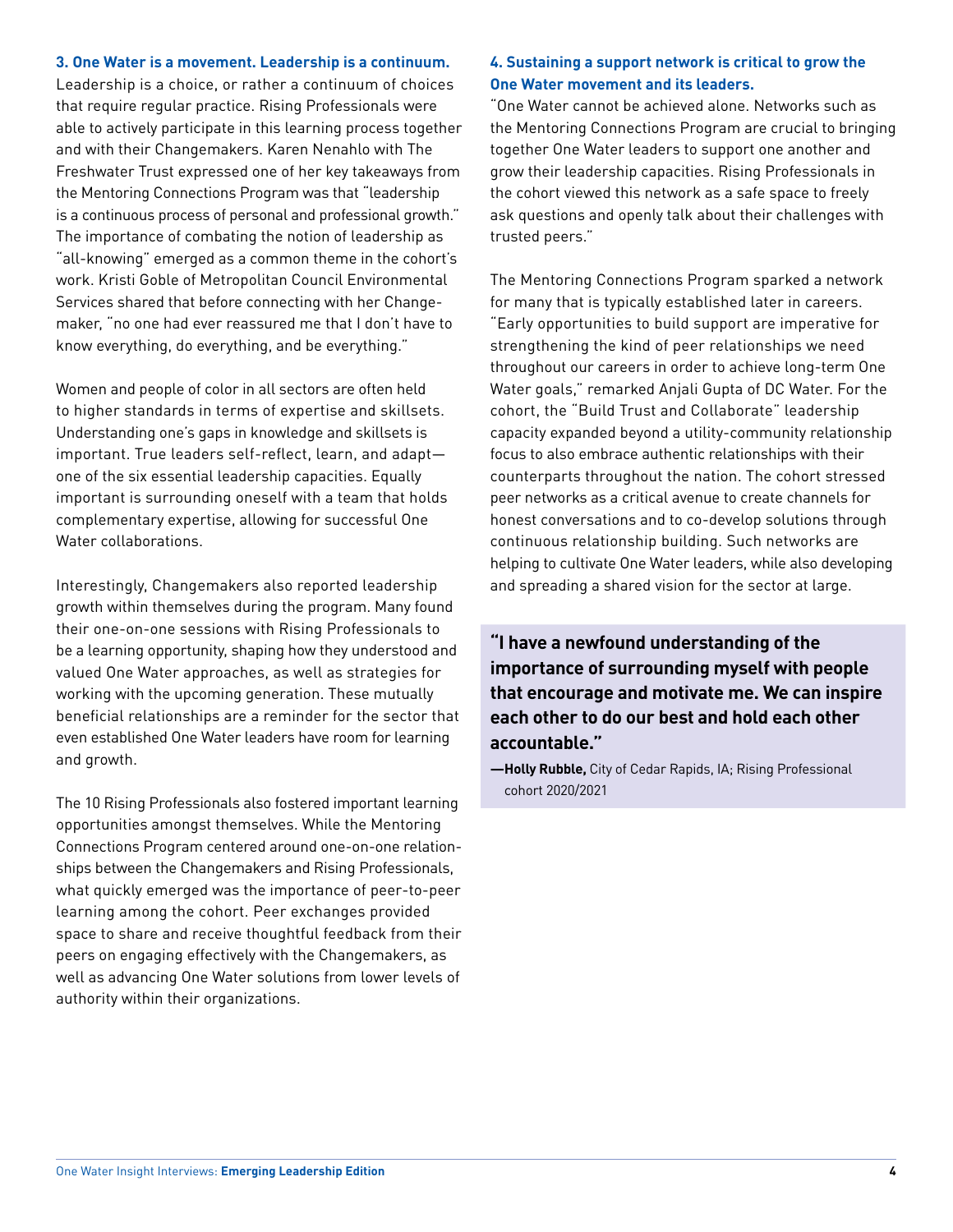# **Where the Rising Tide Meets the Silver Tsunami: Recommendations to Cultivate the Next Generation of One Water Leaders**

The inaugural Mentoring Connections cohort shared their vision for a One Water movement grounded in equity, embracing collective impact, and innovating along the way. Rising Professionals honed the leadership capacities needed to realize this vision and stressed the importance of walking that path together. The water sector can take these insights and further advance One Water leadership through several key actions.

## **1. Expand mentoring relationships and peer networks for emerging leaders.**

Over 60 emerging leaders applied to the 2020/2021 Mentoring Connections Program. Despite a growing number of valuable Young Professionals programs targeting early career water sector workers, applicants cited this kind of one-on-one mentoring program to bridge the gap in opportunities for the "mid-career professional," or those about 5–15 years into the sector. Exceptional future leaders are emerging from student and early-career programs like the Water Environment Federation's (WEF) InFLOW (Introducing Future Leaders to Opportunities in Water), and various young professional committees within different water sector associations. However, to meet the silver tsunami expected in the water sector, we must collectively cultivate the rising tide beyond this critical onset point and provide continuous learning throughout their careers. WEF's Water Leadership Institute and Duke University's Water Innovation and Leadership Development (WILD) Program are two other examples of programs that target mid-career professionals. Offering opportunities to learn and build essential leadership capacities needed to realize a One Water future alongside the development of technical skills is particularly important.

The water sector can also strengthen opportunities for emerging leaders to network, support, and learn from one another. Investments in peer-to-peer relationships are an investment in the One Water movement and the generation that will soon be leading it. Providing resources for emerging leaders to build networks of support, pursue professional development opportunities, attend conferences and events, and participate in water associations and networks will benefit the entire One Water movement now and for years to come.

## **2. Provide opportunities for emerging leaders to practice and demonstrate leadership.**

It is up to the current and outgoing One Water leaders to prepare the upcoming generation for the work ahead. Early opportunities for practical leadership experience are crucial to building these skills. These experiences can vary for emerging leaders, such as participating in a water association or sector working group, or leading a project with an experienced professional in a supporting role. The US Water Alliance works with many emerging leaders that are gaining practical leadership experiences through the Water Equity Network and Water, Arts, and Culture Accelerator programs. Emerging leaders are offered the opportunity to share their skills, expand their knowledge, and build relationships with counterparts across the country.

Practical leadership opportunities for emerging leaders also benefit the sector's current leaders as they prepare for retirement. Cultivating future leaders across all levels of water sector organizations will better prepare them to transition into leadership roles when the silver tsunami hits. Current One Water leaders can cultivate the next generation through actions like taking the initiative to interact meaningfully with lower-level staff and taking emerging leaders to important meetings or external site visits. Those who are taking over will be better prepared to secure a sustainable water future for all.

#### **3. Recognize and celebrate the successes of emerging leaders.**

Recognition is an important way to support and celebrate emerging leaders and their growth. The sector can recognize emerging leaders on both local and national levels by nominating them for water association prizes, internal organizational awards, or even recognition lists such as "30 under 30." Speaking opportunities at conferences and other events are also a great way for emerging leaders to be recognized for their work. Emerging leaders are commonly given moderator roles or speaking opportunities to talk about emerging leadership to their peers. However, the sector can also make space for speaking roles alongside experienced leaders. Their voices are shaping our sector's future and must be included in the forefront of water conversations now.